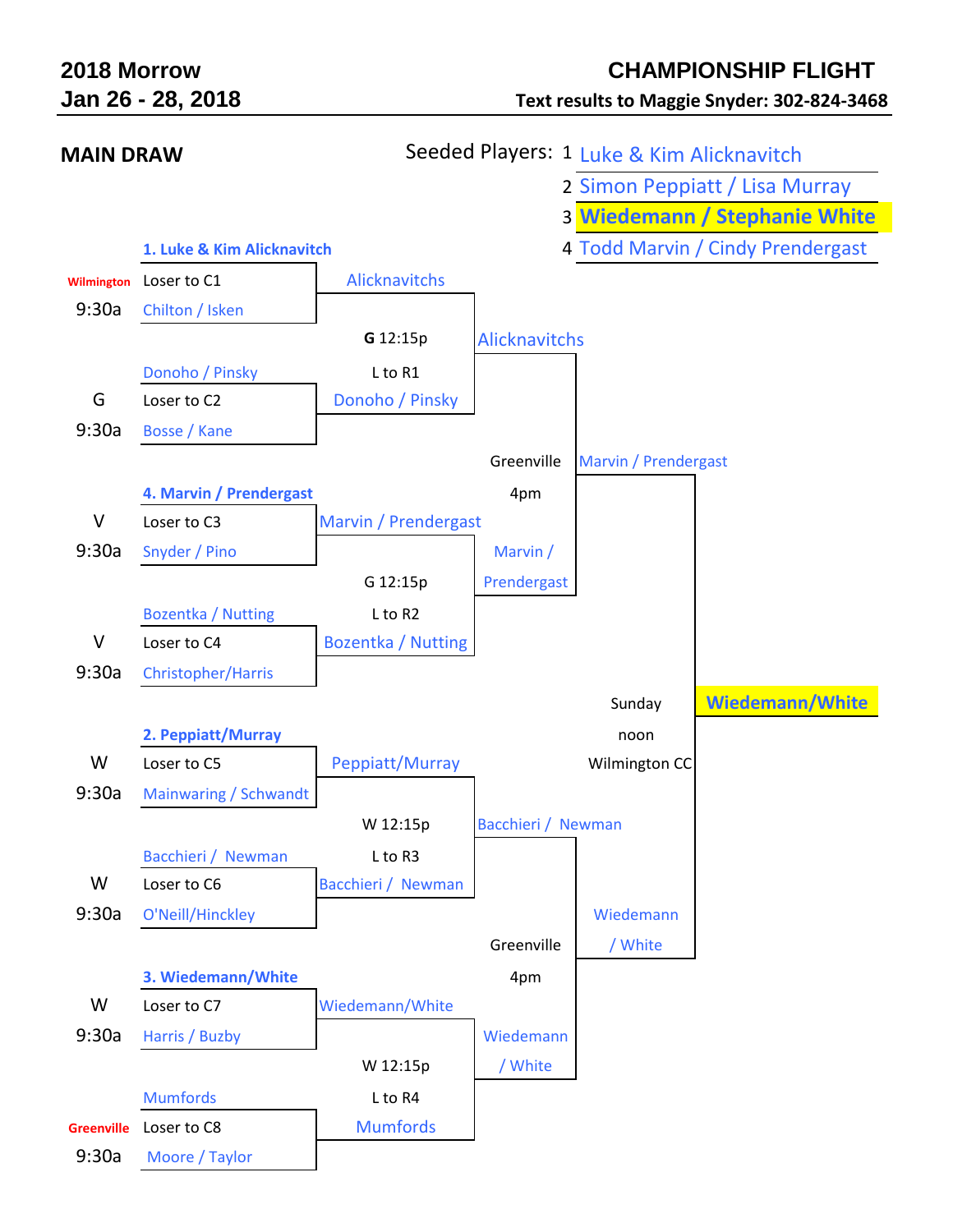| <b>CONSOLATION</b> | <b>Ann/Tripp Ashley</b>      |                       |                     |                     |
|--------------------|------------------------------|-----------------------|---------------------|---------------------|
|                    | C1 Chilton / Isken           |                       |                     |                     |
| G 12:15p           | L to GB 1                    | Bosse / Kane          |                     |                     |
|                    | C <sub>2</sub> Bosse / Kane  |                       |                     |                     |
|                    |                              | $V$ , $3p$            | <b>Bosse / Kane</b> |                     |
|                    | C3 Snyder / Pino             | <b>Christopher</b>    |                     |                     |
| G 12:15p           | L to GB 2                    | / Harris              |                     |                     |
|                    | <b>C4 Christopher/Harris</b> |                       |                     |                     |
|                    |                              |                       | Sunday 11:45a       | <b>Bosse / Kane</b> |
|                    | C5 Mainwaring / Schwandt     |                       | Wilmington CC       |                     |
| W 12:15p           | L to GB 3                    | Mainwaring / Schwandt |                     |                     |
|                    | <b>C6 O'Neill/Hinckley</b>   |                       | Moore /             |                     |
|                    |                              | $V$ , $3p$            | <b>Taylor</b>       |                     |
|                    | C7 Harris / Buzby            | Moore /               |                     |                     |
| W 12:15p           | L to GB 4                    | <b>Taylor</b>         |                     |                     |
|                    | C8 Moore / Taylor            |                       |                     |                     |
|                    |                              |                       |                     |                     |



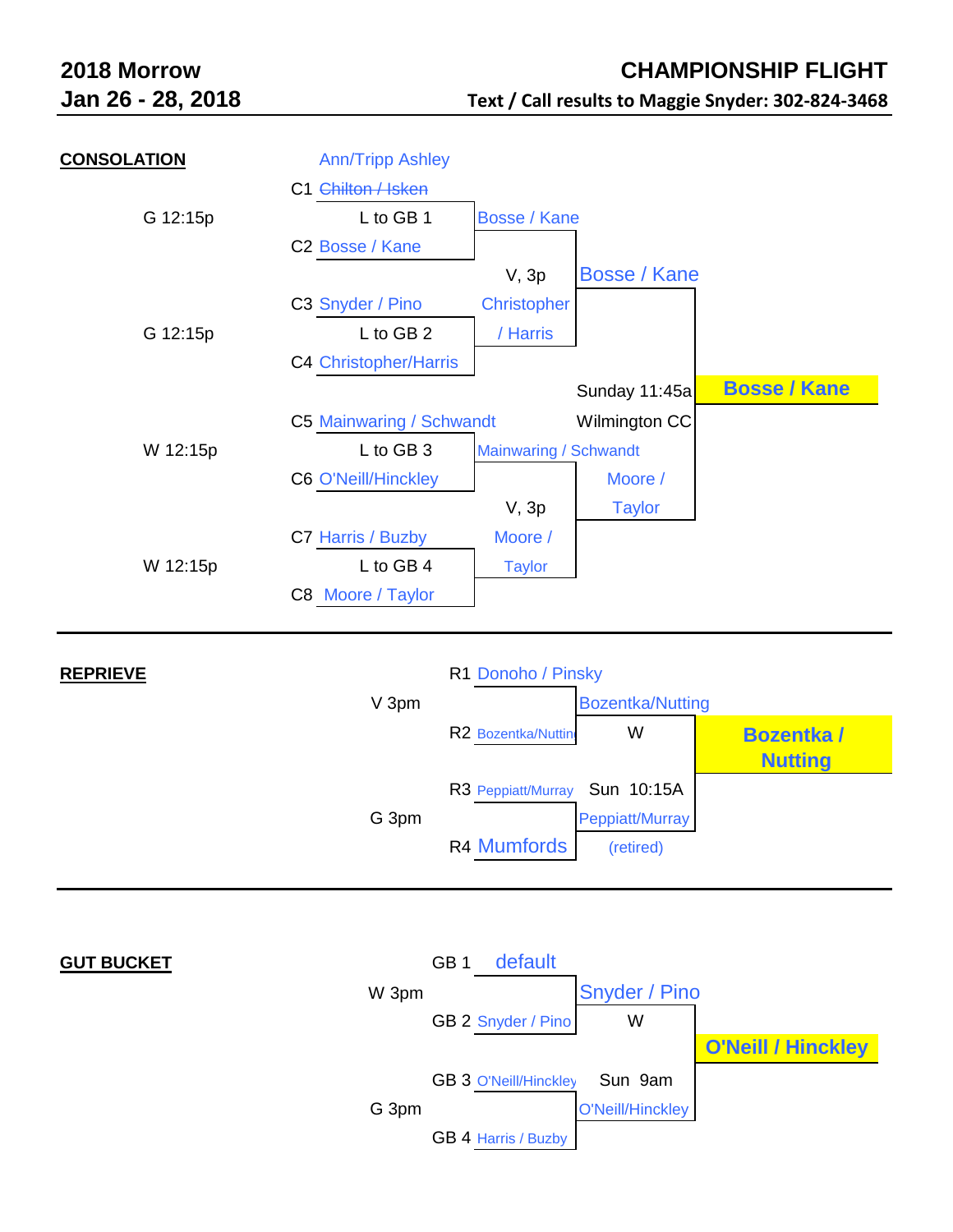## **2018 Morrow A Flight**

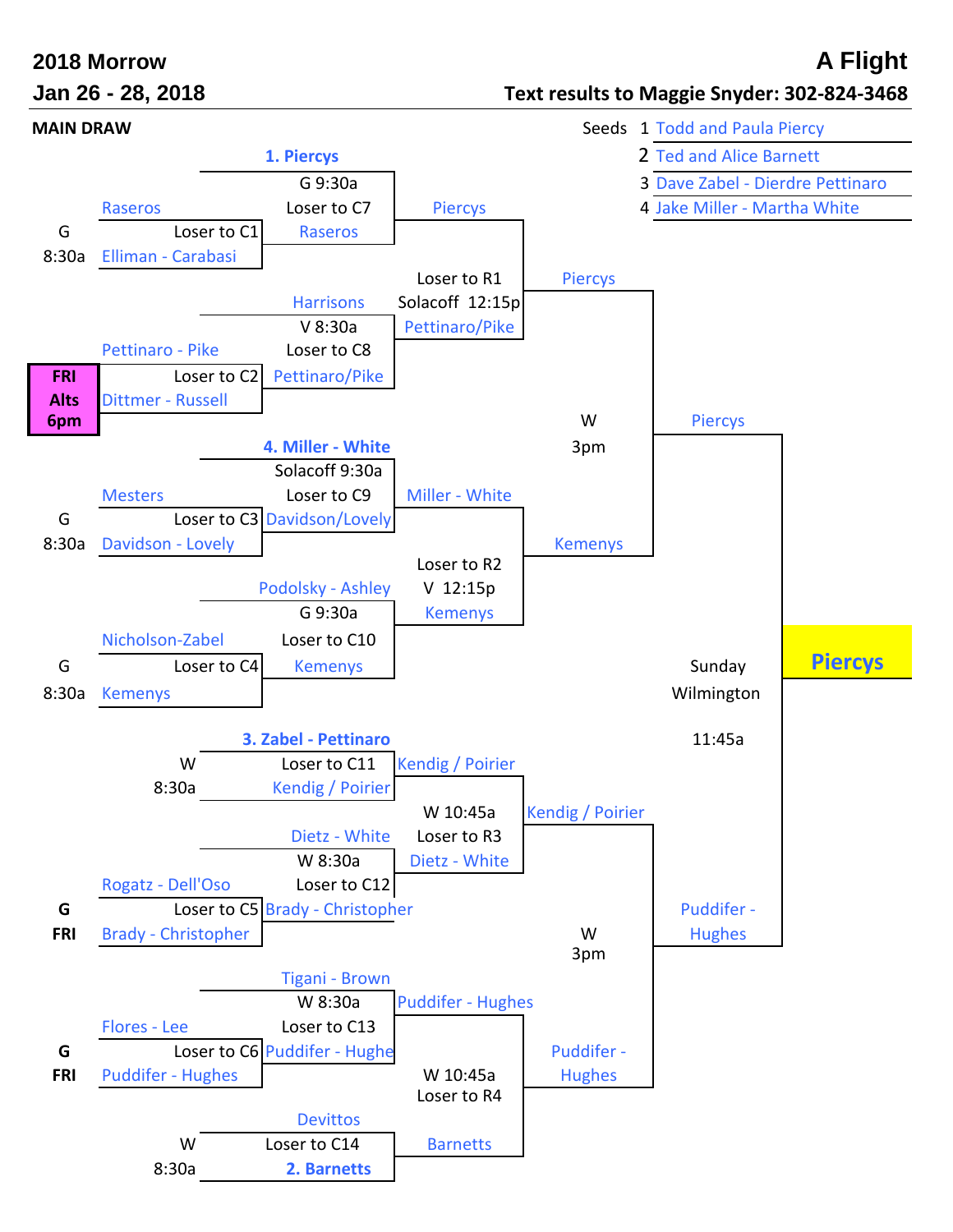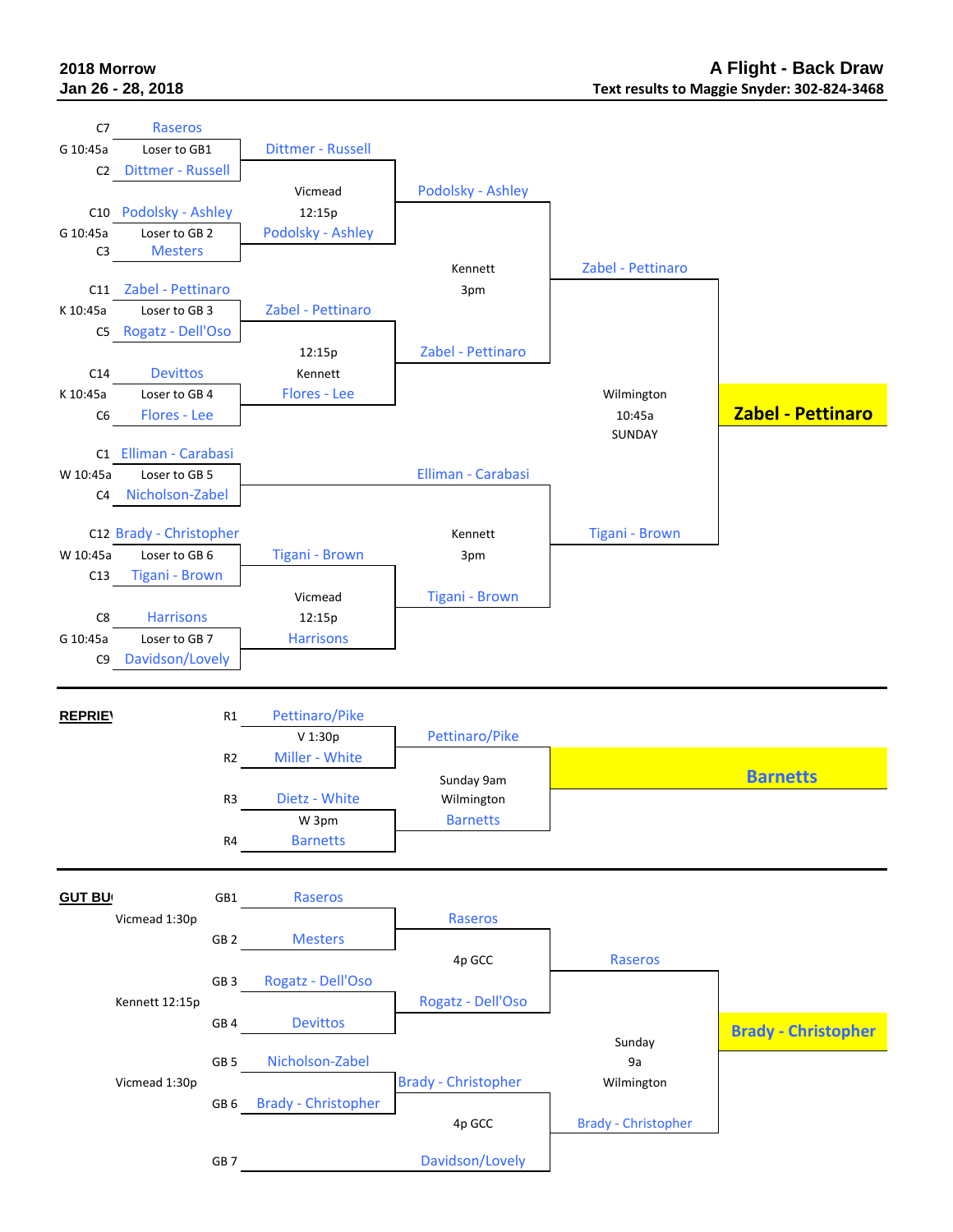| 2018 Morrow      | Jan 26 - 28, 2018            |                                            |                   |                             | <b>B Flight</b><br>Text / Call results to Maggie Snyder: 302-824-3468 |
|------------------|------------------------------|--------------------------------------------|-------------------|-----------------------------|-----------------------------------------------------------------------|
| <b>MAIN DRAW</b> |                              | Seeded Players: 1 Richard and Ziff Corkran |                   |                             |                                                                       |
|                  |                              |                                            |                   | 2 Brad Moore - Celia Shafer |                                                                       |
|                  |                              |                                            |                   |                             | 3 Kert Anzilotti - Michele Gioffre - Smith                            |
|                  | 1. Corkrans                  |                                            |                   |                             | 4 Fred Bevans - Missy Veghte                                          |
| Vic              | Loser to C1                  | <b>Corkrans</b>                            |                   |                             |                                                                       |
| 8:30a            | Modowsky - Muscato           |                                            |                   |                             |                                                                       |
|                  |                              | $V$ 10:45a                                 | Liebermann - Pala |                             |                                                                       |
|                  | Liebermann - Pala            | L to R1                                    |                   |                             |                                                                       |
|                  | Altschul Loser to C2         | Liebermann - Pala                          |                   |                             |                                                                       |
| 9:00a            | Cleary - Donoho              |                                            |                   |                             |                                                                       |
|                  |                              |                                            | GCC               | <b>Bevans-Veghte</b>        |                                                                       |
|                  | 4. Bevans - Veghte           |                                            | 1:30p             |                             |                                                                       |
| Vic              | Loser to C3                  | <b>Bevans - Veghte</b>                     |                   |                             |                                                                       |
| 8:30a            | <b>Wallace - Johnston</b>    |                                            |                   |                             |                                                                       |
|                  |                              | $V$ 10:45a                                 | <b>Bevans</b>     |                             |                                                                       |
|                  | <b>Gray - Witsil</b>         | L to R2                                    |                   |                             |                                                                       |
| Vic              | Loser to C4                  | Albright-Jadeja                            |                   |                             |                                                                       |
| 8:30a            | Albright-Jadeja              |                                            |                   |                             | <b>Anzilotti -</b>                                                    |
|                  |                              |                                            |                   | Sunday                      | <b>Gioffre-Smith</b>                                                  |
|                  | 2. Moore - Shafer            |                                            |                   | noon                        |                                                                       |
| Ken              | Loser to C5                  | Moore - Shafer                             |                   | Wilmington CC               |                                                                       |
| 8:30a            | <b>Ehrets</b>                |                                            |                   |                             |                                                                       |
|                  |                              | K 10:45a                                   | Jornlin - Rath    |                             |                                                                       |
|                  | Jornlin - Rath               | L to R3                                    |                   |                             |                                                                       |
| Ken              | Loser to C6                  | Jornlin - Rath                             |                   |                             |                                                                       |
| 8:30a            | <b>Plumsky-Barnett</b>       |                                            |                   | Anzilotti -                 |                                                                       |
|                  |                              |                                            | GCC               | Gioffre-Smith               |                                                                       |
|                  | 3. Anzilotti - Gioffre-Smith |                                            | 1:30p             |                             |                                                                       |
| Ken              | Loser to C7                  | Anzilotti - Gioffre-Smith                  |                   |                             |                                                                       |
| 8:30a            | <b>Stover - Diver</b>        |                                            | Anzilotti -       |                             |                                                                       |
|                  |                              | K 10:45a                                   | Gioffre-Smith     |                             |                                                                       |
|                  | <b>Mongan - Tabeling</b>     | L to R4                                    |                   |                             |                                                                       |
| Ken              | Loser to C8                  | <b>Hellers</b>                             |                   |                             |                                                                       |
| 8:30a            | <b>Hellers</b>               |                                            |                   |                             |                                                                       |